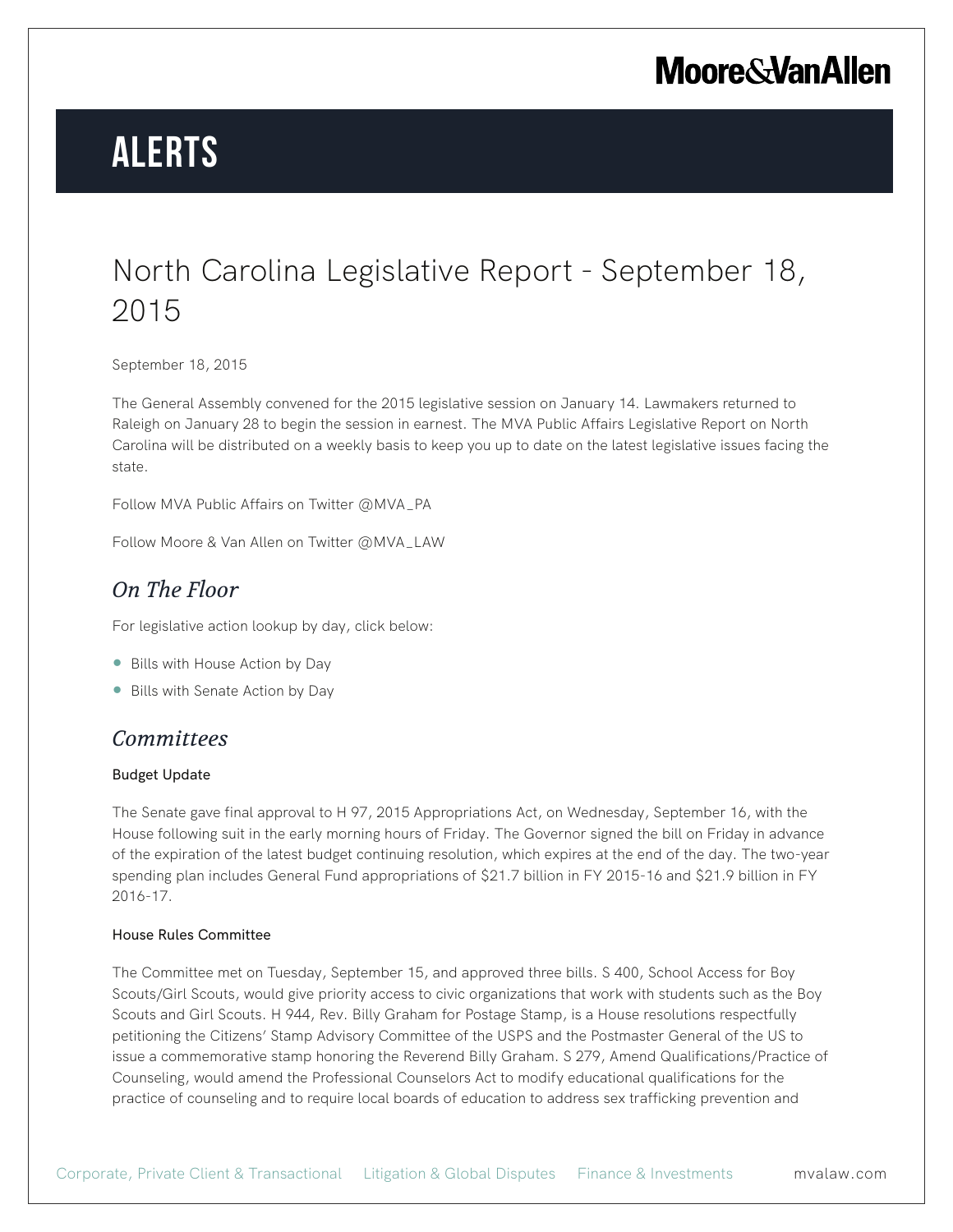## **Moore&VanAllen**

#### North Carolina Legislative Report - September 18, 2015

awareness.

#### Senate Rules Committee

The Committee met on Wednesday, September 16, and approved 13 bills.

- H 20, Rural Access to Health Care Act, would require parent education during well-child visits at specific age intervals regarding Type I Diabetes; amend the law pertaining to Pharmacy Benefits Managers (PBMs); make various changes in hospital licensure and certificate of need (CON) laws; and repeal laws governing the Certificate of Public Advantage (COPA).
- H 112, Stanly Co Bd of Ed Election Method, would provide for the partisan election of the members of the Stanly County Board of Education.
- H 173, Omnibus Criminal Law Bill, would amend various criminal law provisions relating to: a) extending the period of time to pay court costs without penalty; b) directing the Administrative Office of the Courts to report on certain orders of remand from the Superior Court; c) revising the law authorizing certain magistrates to appoint counsel and accept guilty pleas; d) clarification of probation revocation appeals; e) conforming State law to federal Supreme Court decisions regarding "mental retardation" and "intellectual disability"; f) changes to the petition for judicial review; g) allowing expunction information to be transmitted electronically; h) allowing greater flexibility with respect to setting bonds; i) disposition of certain evidence that may contain biological evidence; j) an amendment to the rules of evidence regarding certification of business records; and k) changes to bail bond continuing education requirements.
- H 188, Trustee Appointments/Isolthermal Comm. Coll, would eliminate the four appointments of the local boards of education to the board of trustees of Isothermal Community College and require the Rutherford and Polk County Commissioners to make those appointments, subject to certain requirements.
- H 361, Principle-Based Reserving/Revise Ins. Laws, would a) provide for a principle-based reserving approach to valuing life insurance reserves in North Carolina and make minor conforming changes to the Standard Nonforfeiture Law; b) make clarifying and conforming changes to various provisions of North Carolina's insurance laws, as requested by the Department of Insurance; c) revise North Carolina's insurance policy renewal provision; d) amend the definition of small employer; and e) make technical corrections.
- H 482, Employees Misclassification Reform, would enact the Employee Fair Classification Act (Act) to prevent the misclassification of employees as independent contractors and make other reforms regarding employee misclassification. The bill would: a) provide that the advisory council must meet at least quarterly; b) clarify that the independent contractor test include the eight factors from Hayes v. Board of Trustees of Elon College; c) provide that employers may appeal determinations of employee misclassification to the Industrial Commission; d) provide that the Industrial Commission must adopt temporary and permanent rules and establish fees to carry out its duties under the Act; e) provide that the definition of "employment" includes service involving delivery or distribution of newspapers or shopping news or involving the sale of newspapers or magazines; f) delete the provision providing that it is a rebuttable presumption that the term "employee" does not include any person performing newspaper or magazine sales under an arrangement where the newspapers or magazines are sold to the ultimate consumers at a fixed price and the person's compensation is based on the retention of the excess of the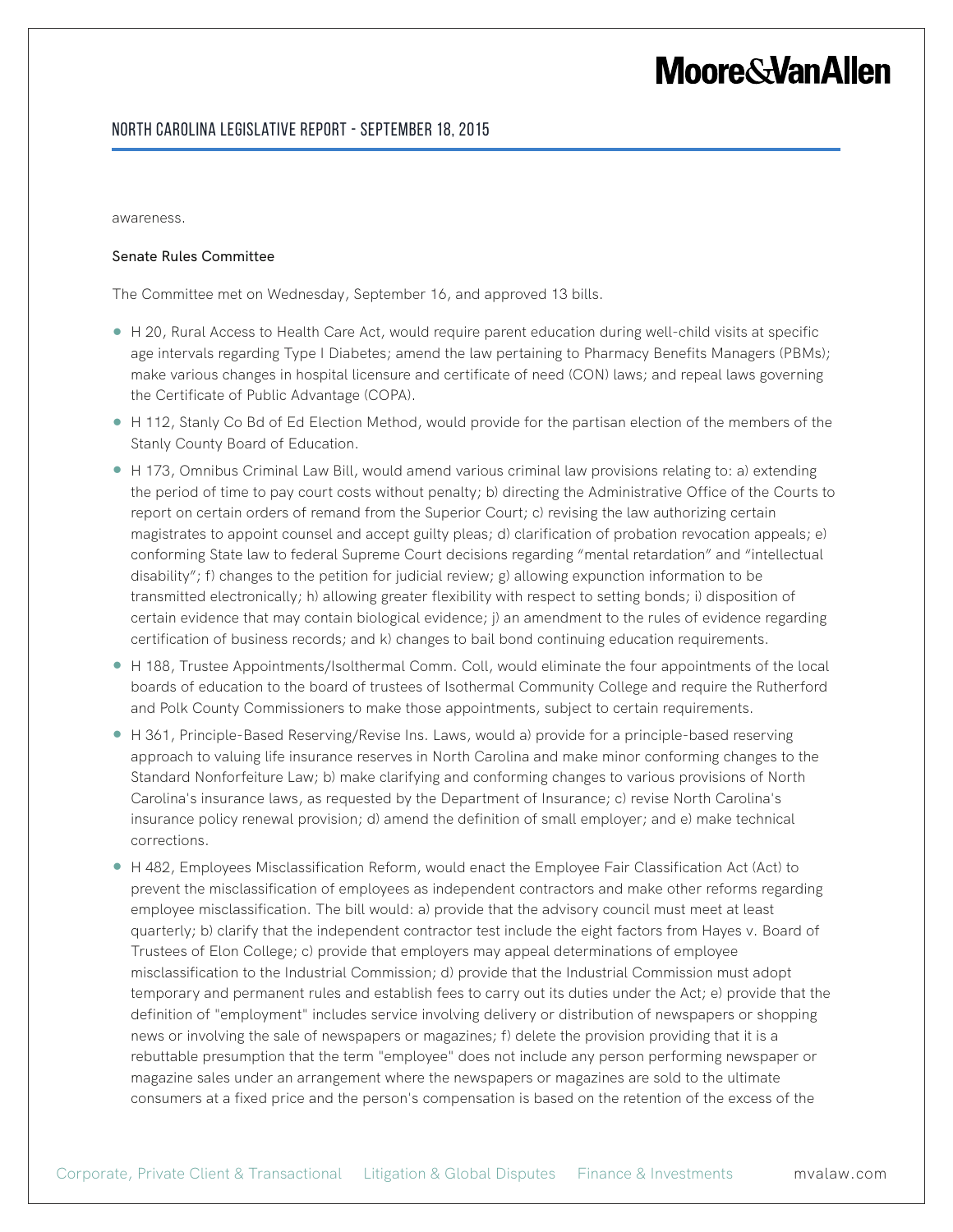## **Moore&VanAllen**

#### North Carolina Legislative Report - September 18, 2015

fixed price over the amount at which the newspapers or magazines are charged to the person; and g) make technical and conforming changes.

- H 503, Moore Co. Comm. And Bd. of Ed. Changes, would allow the Moore County Board of Commissioners to redistrict their residency districts and would reduce the size of the Moore County Board of Education from eight members to seven.
- H 527, Omnibus Local Act, would: a) provide that regular municipal elections in the municipalities of Stanly County shall be held in even-numbered years; b) extend the term of office for the Mayor of the City of Albemarle from two years to four years; c) amend the Charter of the City of Raleigh to authorize the city to sell, exchange, or otherwise transfer real property; d) clarify the Board voting rules for the Elizabeth City-Pasquotank Board of Education; and e) to add Beaufort, Dare, Gates, and Hyde Counties to the list of counties covered by G.S. 153A-15 (requiring voter approval in a county where land is located when a local government in another county seeks to obtain it ).
- H 540, Billy Graham/National Statuary Hall, would request the Joint Committee on the Library of Congress to approve the replacement of the statue of Charles Brantley Aycock in National Statuary Hall with a statue of the Reverend William Franklin "Billy" Graham, Jr.
- H 709, NCNG Tuition Assistance Benefit Amendment, would allow members of the NC National Guard who are enrolled in a program granting a graduate certificate to be eligible for the NC National Guard tuition assistance benefit.
- H 712, Pilot Project/Used Needle Disposal, would direct the SBI to establish and implement a used needle and hypodermic syringe disposal pilot program.
- H 875, Restrict Municipal Eminent Domain, would require consent of the County Board of Commissioners in Ashe and Watauga County for property located in those counties before any municipality, special district or other until of local government acquires by condemnation any real property located in the same county and outside the municipality, special district or other unit of local government.
- S 215, Abolish Brunswick County Coroner, would abolish the Office of the Coroner in Brunswick County.

### *In The News*

WRAL: Budget delay cracks top-5 longest since the 1960s

Raleigh News & Observer: NC House approves negotiated budget in final 81-33 vote

Raleigh News & Observer: NC leaders want to move all 2016 primary elections to March

Raleigh News & Observer: North Carolina to privatize Medicaid

Charlotte Observer: NC incentives bill: No cap for Mecklenburg, no jet fuel tax for American Airlines

Associated Press: Charlotte mayor in Democrat runoff; GOP choses candidate